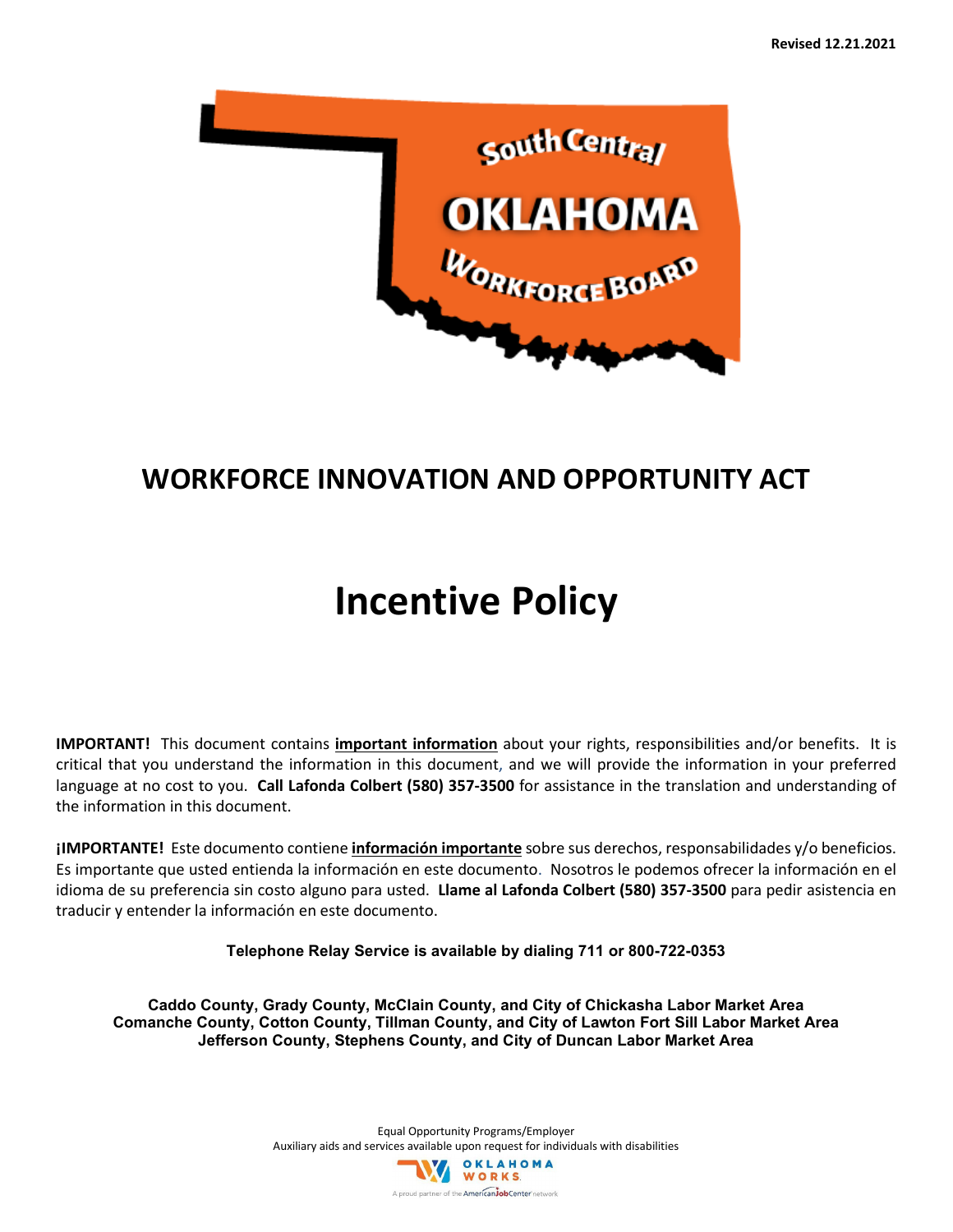# **INCENTIVE POLICY**

**PURPOSE:** To provide guidance and establish the SCOWB standards of performance in the issuance of incentive payments to WIOA Title I Youth Program eligible and enrolled participants.

#### **BACKGROUND:**

20 C.F.R. §681.640 states that "incentive payments to youth participants are permitted for recognition and achievement directly tied to training activities and work experiences. The local program must have written policies and procedures in place governing the award of incentives and must ensure that such incentive payments are:

- (a) Tied to the goals of the specific program;
- (b) Outlined in writing before the commencement of the program that may provide incentive payments;
- (c) Align with the local program's organizational policies; and
- (d) Are in accordance with the requirements contained in 2 C.F.R. part 200"

Department of Labor guidance provided in TEGL 21-16 expands upon part (d) above, clarifying that incentives must be in compliance with the Cost Principles in 2 C.F.R. part 200. For example, Federal funds must not be spent on entertainment costs, i.e., movie or sporting event tickets, or gift cards to venues whose sole purpose is entertainment. Additionally, there are requirements related to internal controls to safeguard cash, which also apply to safeguarding of gift cards, which are essentially cash.

The Oklahoma Office of Workforce Development provides further guidance in OWDI 02-2016, Change 2, stating that incentive payments may be paid to WIOA ISY and OSY for milestones such as receiving a high school diploma or high school equivalency or other acceptable credentials.

OWDI 02-2016, Change 2, specifically lists the following as unallowable for incentive payments:

- Recruitment
- Submitting eligibility documentation
- Simply showing up for the program

#### **POLICY:**

#### **Incentives Procedures**

The Service Provider may make incentive payments to eligible enrolled/active youth participants based on properly documented attainment of benchmarks and goals. The Service Provider must establish and adhere to appropriate review procedures to ensure that all incentive payments are made in accordance with SCOWB guidelines and any applicable state policies and/or procedures.

Equal Opportunity Programs/Employer

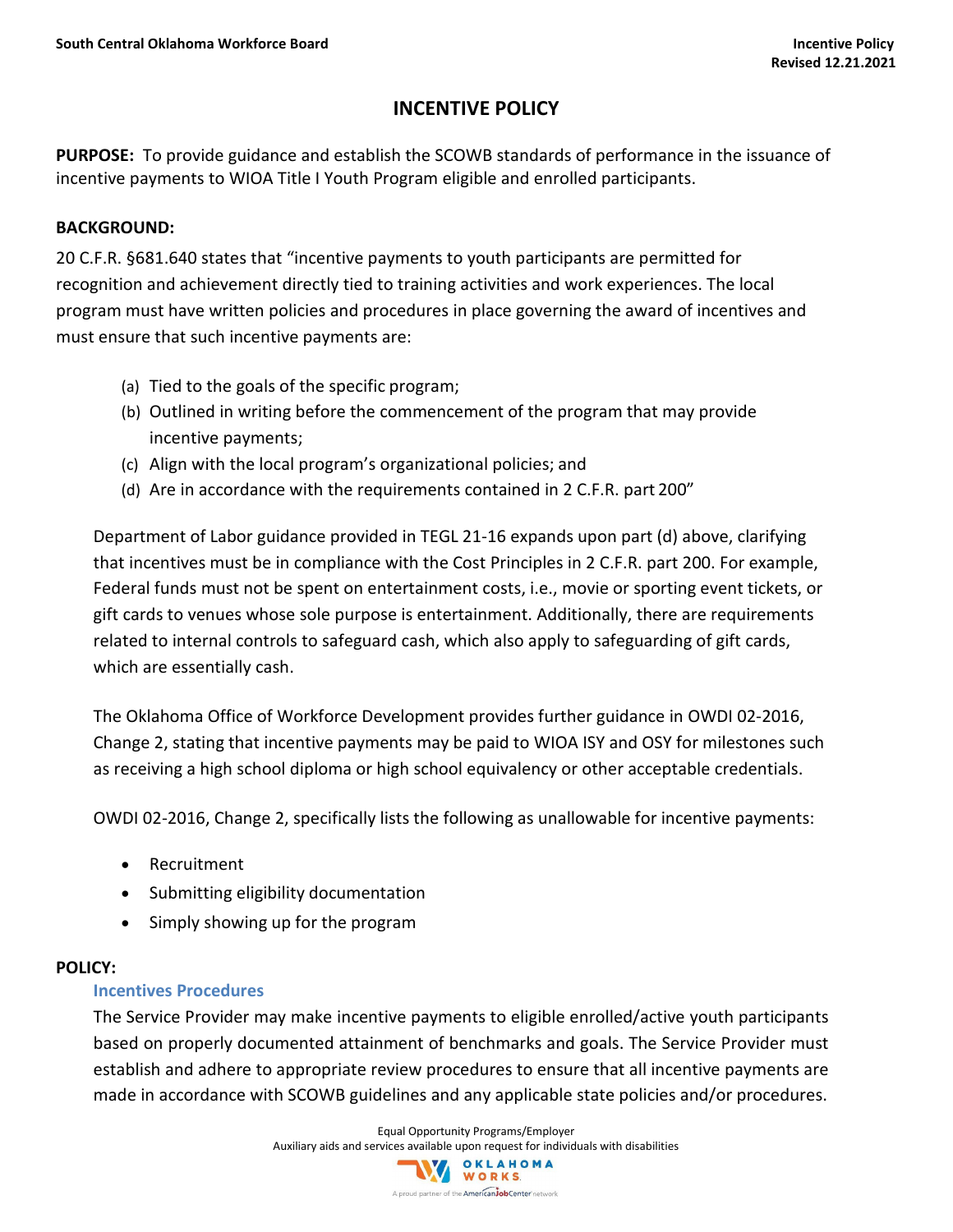Once the Service Provider has verified the proper attainment benchmark(s) is achieved and documented, the Service Provider will enter a Program Note clearly documenting/explaining the attainment of the benchmark and the ensuing request for incentive payment as well as the payment amount for each. A Service Entry must be made in OKJobMatch for any incentive payment. The Service Provider will complete the "Incentive Request" form for approval by their respective agency. Once approved, the Service Provider will put a copy of the form in the youth participant's case file in the appropriate case file section that relates to the incentive request being paid. The Service Provider will make arrangements to issue a check. If the request is denied, the Service Provider must enter a case note explaining why it was denied. The Service Provider will be responsible for presenting the payment to the participant.

#### **Equal Treatment**

Incentive payments shall be administered in a manner to assure that all participants receive equal rewards for equal achievements. The Service Provider must publish a summary of incentive payments that are available to WIOA Youth Program participants, including a short description of the benchmark(s) that must be met and the amount of each incentive payment. This summary of available payments must be made reasonable available to each program participant (and, if the participant is a minor, to their parent or guardian) through methods such as pamphlets, brochures, videos, posters, websites, audio recordings, email messages, public announcements, etc.

#### **General Incentives for Participants Available**

#### **School Retention**

- **Eligibility:** Any youth participant who:
	- o Is enrolled in a recognized secondary or post-secondary program; and
	- $\circ$  Is meeting the State unit's academic standards, as described in TEGL 10-16
- **Benchmark:** For secondary education, this gain may be documented through receipt of a secondary transcript or report card for one semester showing that the participant is achieving the State unit's policies for academic standards. For postsecondary education, this gain must demonstrate a sufficient number of credit hours – which is at least 12 hours per semester or, for part-time students, a total of at least 12 hours over the course of two completed consecutive semesters during the program year – that shows a participant is achieving the State unit's academic standards. (passing grades).
- **Payment: \$100** per semester, payable at the end of the first semester after enrollment into the WIOA Program and at the end of each semester thereafter
- **Documented By:** Report card or other progress report from the school. (Participant must provide the original document. After review by Youth Provider staff, a copy of the original will be maintained in the participant file.)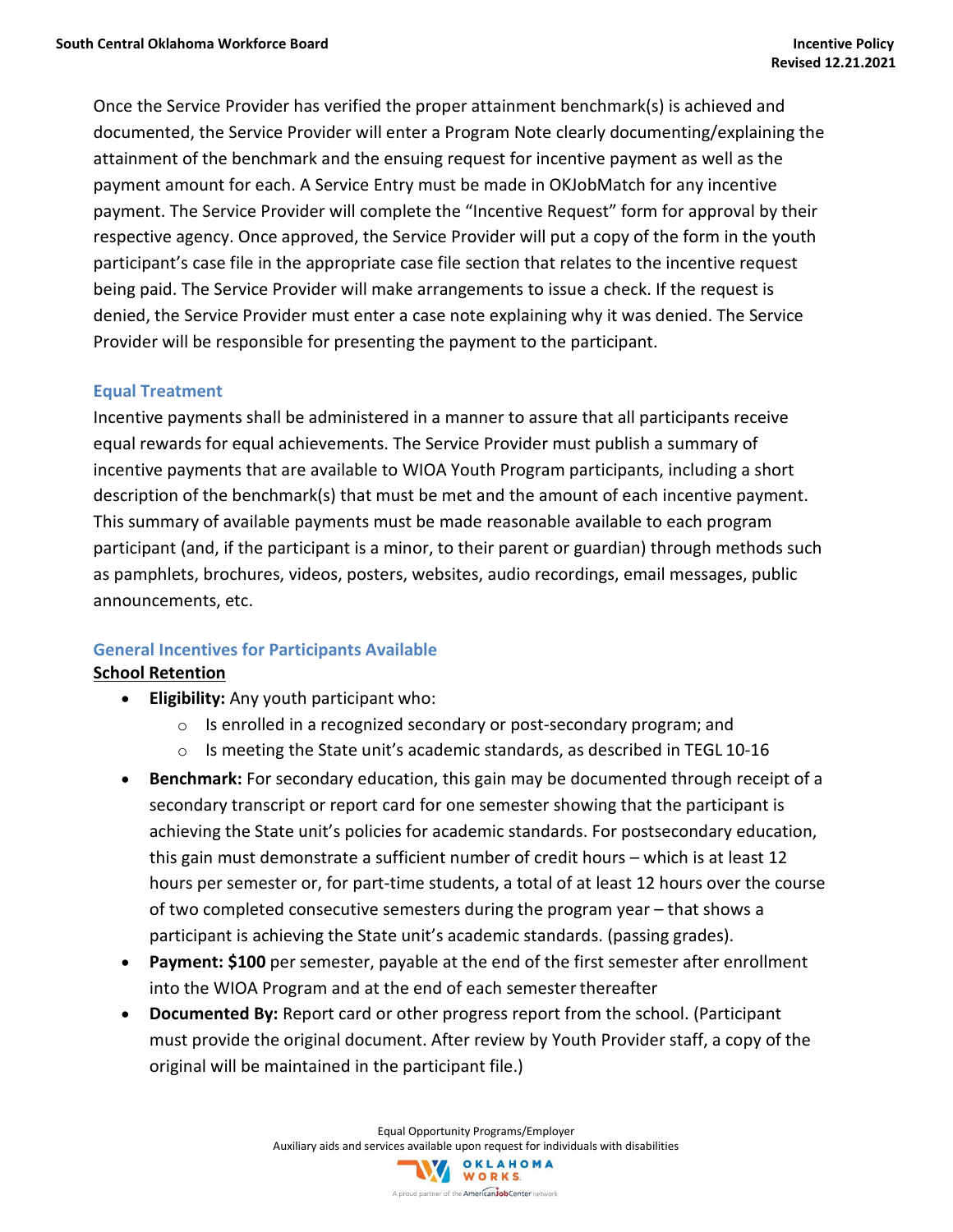#### **Attainment of High School Diploma or HSE**

- **Eligibility:** Any youth participant that has not yet completed a high school diploma or GED certificate.
- **Benchmark:** Completion of high school or HSE.
- **Payment: \$200,** payable upon the documented attainment of a diploma or certificate.
- **Documented By:** Diploma, certificate, letter, report, or completion notice from the school. (Participant must provide the original document. After review by the Youth Provider staff, a copy of the original will be maintained in the participantfile.)

# **Attainment of a Recognized Postsecondary Credential**

- **Eligibility:** Any youth participant who is enrolled in an education or training program that leads to a recognized postsecondary credential. The training program must be aligned with an in- demand industry sector or occupation in the South-Central Oklahoma area (as determined bySCOWB).
- **Benchmark:** Attainment of the recognized postsecondary credential while the participant is enrolled in the WIOA Youth program or within one year after exit from the program, whether or not the training was paid for with WIOA financial assistance.
- **Documented By:** Diploma, certificate, license, or similar documentation which may include a letter, report, or completion notice from the training provider. Participant must provide the original document. After review by Youth Provider staff, a copy of the original will be maintained in the participant file).
- **Payment:**

# *Career Tech Certificate*

- Demand Occupation: \$200
- STEM-related: \$250

#### *Associate's Degree*

- Demand Occupation: \$200
- STEM-related: \$250

# *Bachelor's Degree*

• Demand Occupation: \$300

# • STEM-related: \$350

# *Occupational Licensure*

...Attainment of a license recognized by the State of Oklahoma or an agency of the Federal Government

- Demand Occupation: \$200
- STEM-related: \$250

# *Occupational Certificate*

...including Registered Apprenticeship and Career and Technical Education educational certificates

- Demand Occupation: \$200
- STEM-related: \$250

Equal Opportunity Programs/Employer Auxiliary aids and services available upon request for individuals with disabilities

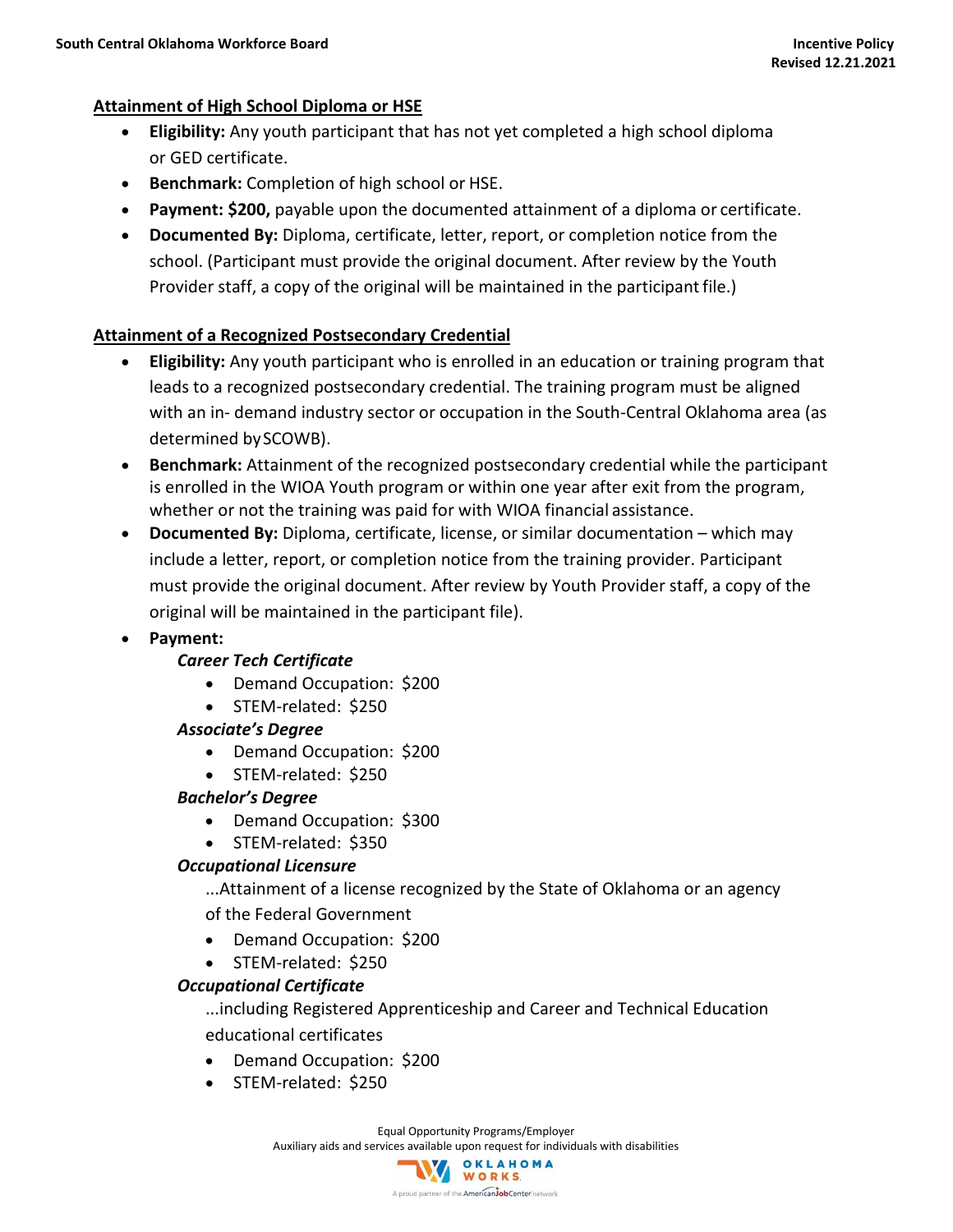#### *Occupational Certification*

e.g., National Institute for Automotive Service Excellence certification, National Institute for Metalworking Skills, Inc., Machining Level I credential, Microsoft Certified IT Professional (MCITP), Certified Novell Engineer, etc.

- Demand Occupation: \$200
- STEM-related: \$250

#### *Other Recognized Certificates*

...of industry / occupational skills completion sufficient to qualify for entrylevel or advancement in employment.

- Demand Occupation: \$100
- STEM-related: \$150

#### **Numeracy / Literacy Gain**

- **Eligibility:** Any youth participant who was assessed as having a deficiency in basic skills, based on an approved pre-test. The test must be based on the list of the tests the Secretary of Education determines to be suitable for use in the National Reporting System for Adult Education. The list of approved assessments is published annually in the Federal Register. See Tests Determined to be Suitable for Use in the National Reporting System for Adult Education; Education Department, 84 FR 8322  [https://www.federalregister.gov/documents/2019/03/07/2019-04152/tests-determined](https://www.federalregister.gov/documents/2019/03/07/2019-04152/tests-determined-to-be-suitable-for-use-in-the-national-reporting-system-for-adult-education)[to-be-](https://www.federalregister.gov/documents/2019/03/07/2019-04152/tests-determined-to-be-suitable-for-use-in-the-national-reporting-system-for-adult-education) [suitable-for-use-in-the-national-reporting-system-for-adult-education](https://www.federalregister.gov/documents/2019/03/07/2019-04152/tests-determined-to-be-suitable-for-use-in-the-national-reporting-system-for-adult-education)
- **Benchmark:** The participant achieves an "educational gains" within a 6-month period. The educational gain shall be demonstrated by the results of an approved post-test of the same type. Before a post test can be administered 40 plus hours of instruction/remediation must be documented and uploaded into OKJM. In the post-test assessment, if the participant demonstrates an increase to the next functioning level in any of the areas – reading,writing, numeracy, speaking, listening, functional, and workplace areas – they have made an educational gain.
- **Payment: \$100,** payable after documentation of 40 plus hours of instruction/ remediation and an increase to the next functioning level (Maximum amount of time between pre and post-test 6 months)
- **Documented By:** Pre and Post Test results. Documentation must be noted in the participants ISS and documentation must be uploaded in the applicable enrollment upload.

#### **Completion of ACT Compass Test**

- **Eligibility:** Any youth participant who, as a pre-requisite to entering post-secondary education completes the ACT Compass Test
- **Benchmark:** Completion of ACT Compass Test
- **Payment: \$100** (one-time only)
- **Documented By:** Presentation of ACT Compass Test results. After review by Youth Provider staff, a copy will be maintained in the participant file.

Equal Opportunity Programs/Employer

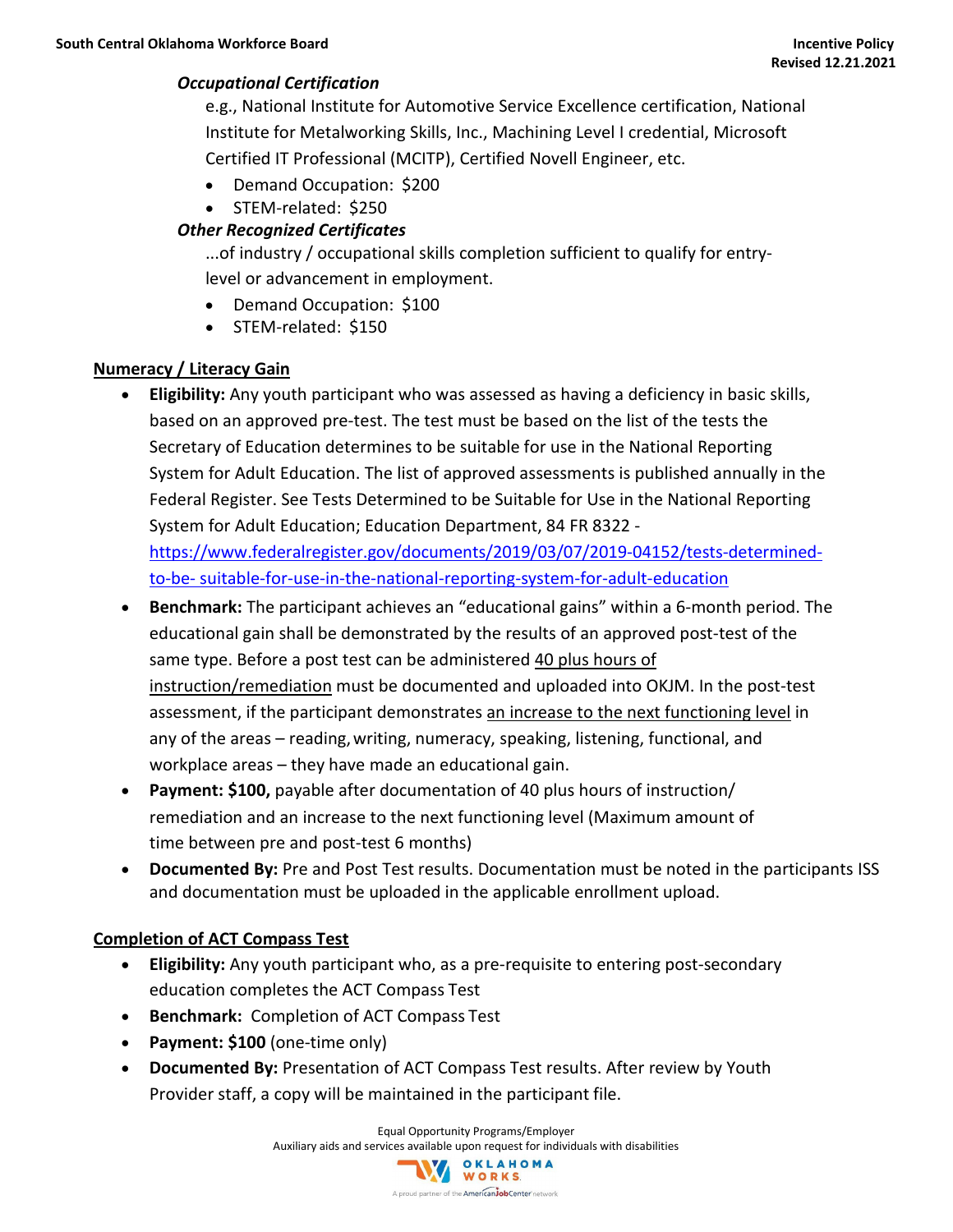#### **Completion of ACT Test**

- **Eligibility:** Any youth participant who, as a pre-requisite to entering post-secondary education completes the ACT.
- **Benchmark:** Completion of the ACT
- **Payment: \$100** (one-time only)
- **Documented By:** Presentation of ACT Test results. After review by Youth Provider staff, a copy will be maintained in the participant file.

#### **Softskill Training**

- **Eligibility:** Any youth participant who successfully completes a Work Experience Orientation component, such as the Academy program.
- **Benchmark:** Successful completion of Course
- **Payment: \$100**
- **Documented By:** Certificate of Completion will be maintained in the participant'sfile.

#### **Virtual Job Shadow Flex Lessons Incentive Payment**

**Eligibility:** Any youth participant who completes a Flex Lesson(s) by Virtual Job Shadow assigned by their case manager.

**Benchmark:** completion of a lesson(s).

**Payment:** \$50 per flex lesson and payable upon documented completion.

**Documented by:** a printed record of correct completion from Virtual Job Shadow verified and checked for content by a case manager, case manager signature and date signed, and uploaded

# **Virtual Job Shadow Mini Lesson Incentive Payment**

**Eligibility:** any participant who completes a lesson(s) assigned by their case manager. **Benchmark:** completion of a lesson(s).

**Payment:** based on lessons defined and schedule as follows and payable upon documented completion.

• Self Discovery including: Long and Short-Term Goals, Setting SMART Goals, Determine Your Personal Goals \$100.00

# Documentation: Goal Sheet

• Employability Soft Skills including: Verbal Communication, Written Communication, Personal Development Essay \$100.00

Documentation: Sample Job Application

• Time Management including: What is Time Management, Self-Management & Independence \$100 Documentation: Covey's Time Management Grid

• Team Building including: Relationship Building, Teamwork and Collaboration \$100 Documentation: Team Building Lesson One & Two worksheets

• College & Career Research including: Job Shadowing, Internships, A Summer Job Guideline for Teens, How to Pick a College Major, Personal Essay \$100

# Documentation: Personal Essay

• Land the Job including: Resume Preparation, Composing an Effective Cover Letter, Asking for Recommendations and Securing References, Job Applications 101, Maintaining a Professional

Equal Opportunity Programs/Employer